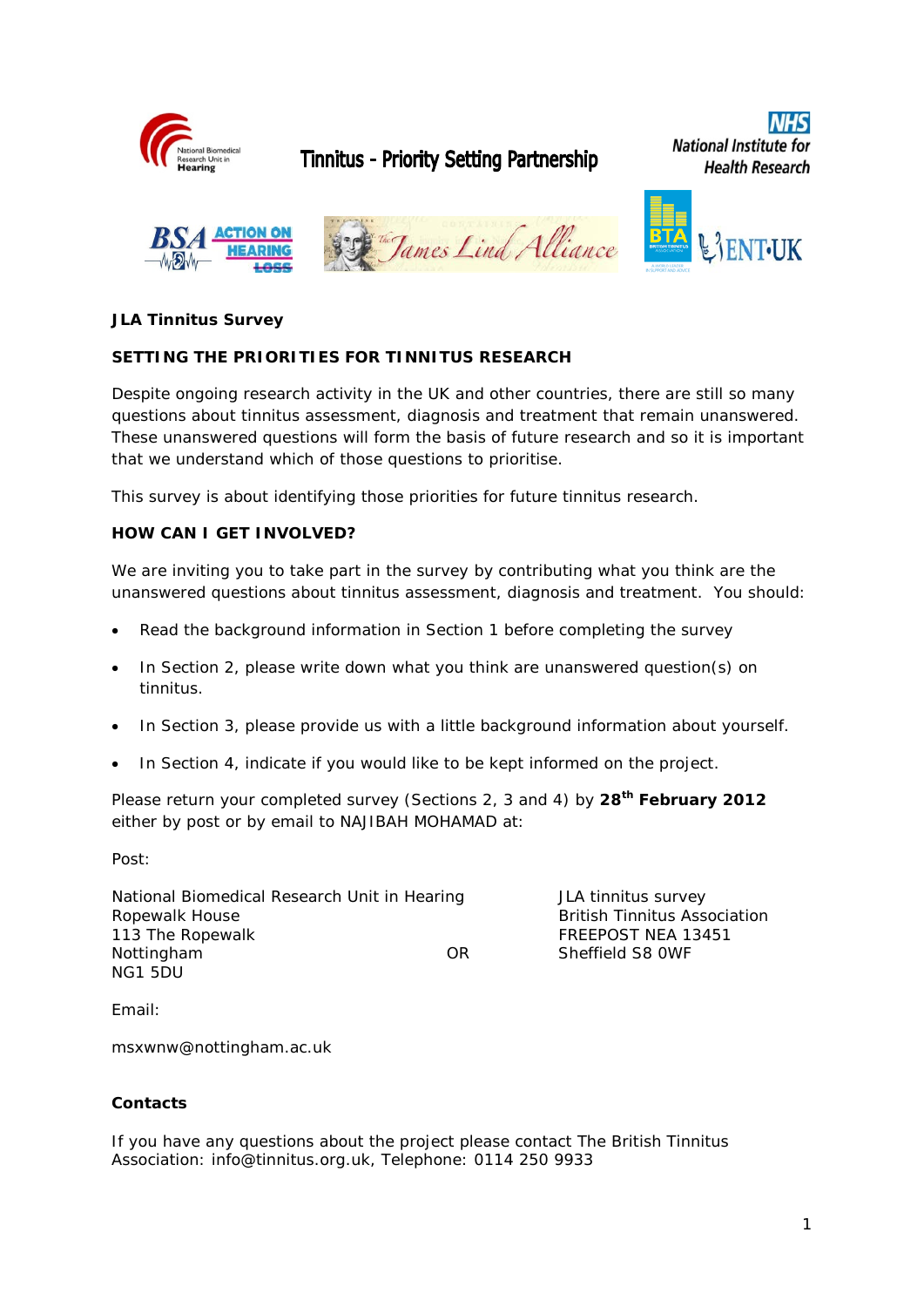#### **SECTION 1- BACKGROUND INFORMATION**

The aim of the project is to identify the unanswered questions about tinnitus assessment, diagnosis and treatment from patient and clinical perspectives and then to prioritise those questions that patients and clinicians agree are the most important. This will help shape the future of tinnitus research in the UK and worldwide.

The project will be independently overseen by the James Lind Alliance, a non-profit making initiative. They specialise in bringing patients and clinicians together to identify and prioritise uncertainties, or 'unanswered questions', about the effects of treatments that they agree are most important. The James Lind Alliance is internationally recognised as an authoritative and independent organisation to guide this work and produce an unbiased result, which gives equal weighting to the views of patients and clinicians.

James Lind Alliance is funded by National Institute for Health Research (NIHR).

For further information see [www.tinnitus.org.uk/jla](http://www.tinnitus.org.uk/introducing-the-tinnitus-priority-setting-partnership)

#### **Why are we doing this?**

Approximately 10 per cent of the UK adult population experience tinnitus. If not diagnosed and treated properly, it may have a significant impact on their lives.

It is therefore important to better understand the impact of current care for people with tinnitus, from assessment to treatments, and how effective it is. The outcome of the Tinnitus Priority Setting Partnership project will be a set of research questions, prioritised by patients and clinicians that can then be used to encourage researchers to investigate what is most important to both groups. Research funders can then use the list to identify research applications which will answer questions that patients and clinicians have agreed are a priority.

The project will also help to increase awareness of why research into tinnitus is necessary and important. It will be used to campaign for major funders to invest in tinnitus research, as there will have been an independent process to identify what research is necessary and relevant.

#### **What are 'unanswered' questions about tinnitus assessment, diagnosis, and treatment?**

These are questions that cannot be answered at the moment by the existing research.

To help you understand what is an 'unanswered question', here are some examples of unanswered questions that were submitted for other health problems:

- Are breathing exercises helpful in controlling asthma?
- What is the evidence for gargling aspirin to relieve a sore throat?
- How safe is it for my baby if I am breastfeeding and taking antidepressant medication?

• Is monochloroacetic acid more effective for the treatment of warts than liquid nitrogen?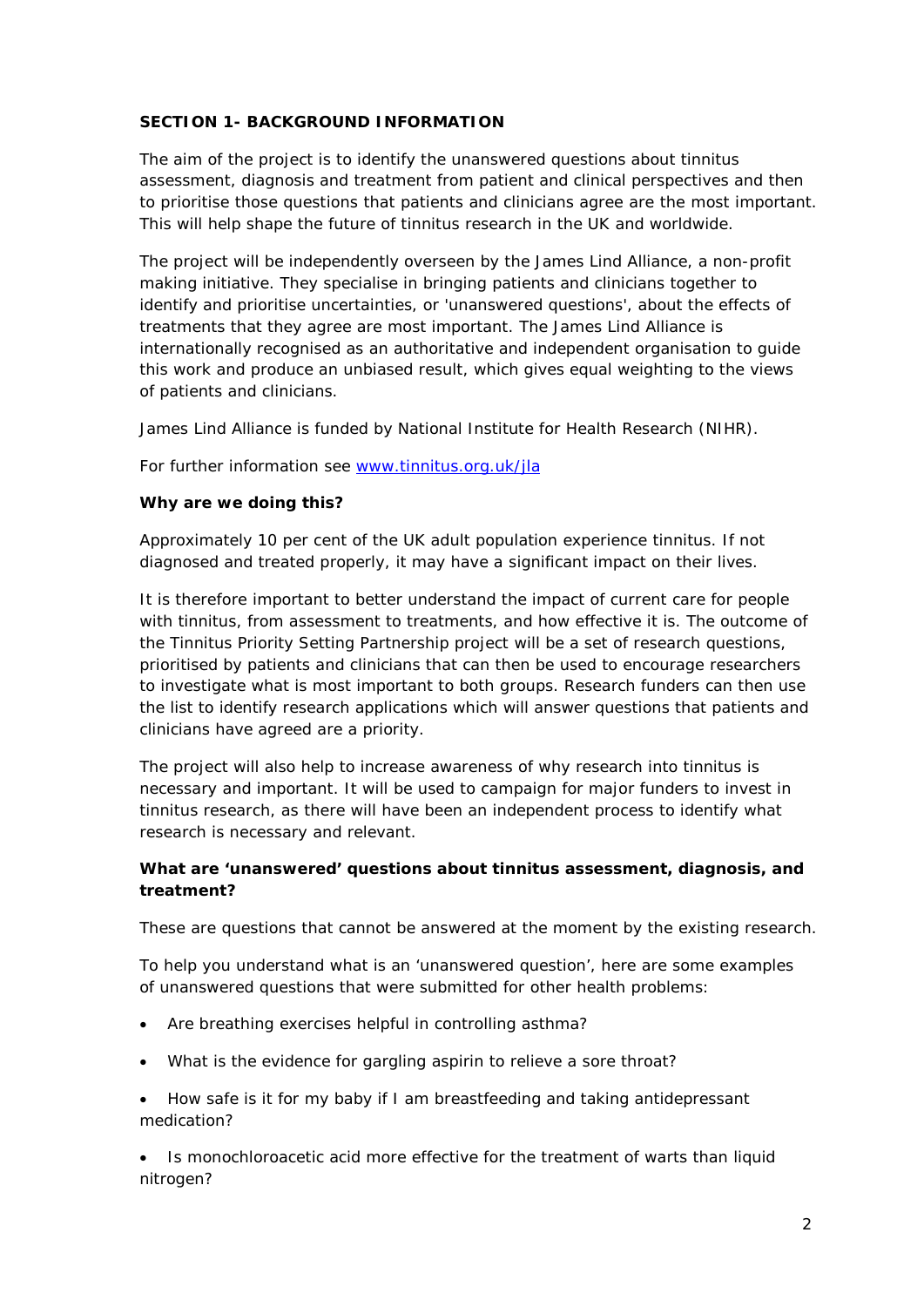# **SECTION 2 - YOUR UNANSWERED QUESTION/S**

1.

**What question(s) about tinnitus assessment, diagnosis or treatment would you like to see answered by research?** (You can submit as many or as few as you like.)

2.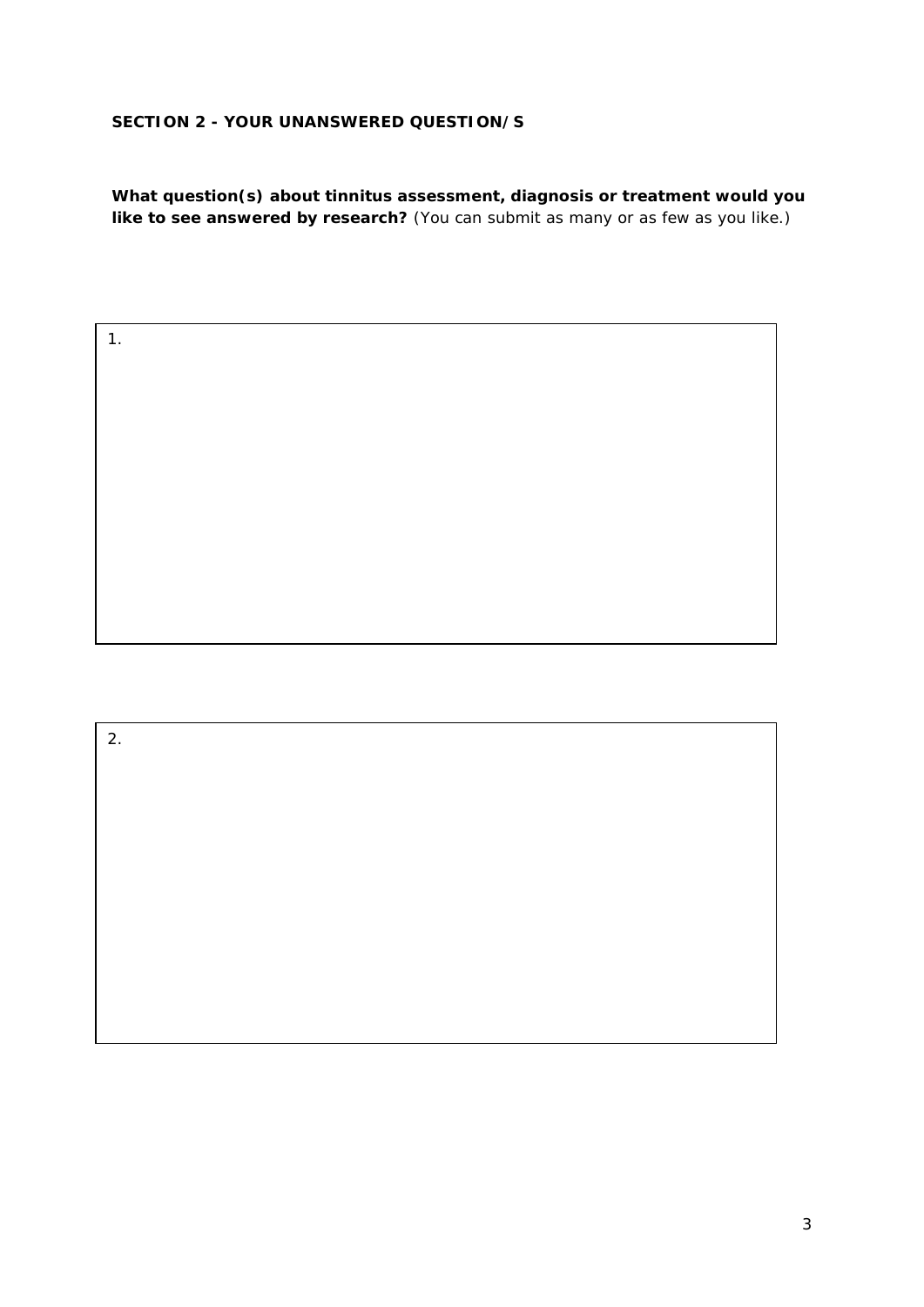3.

4.

Please continue on a separate sheet if you have more than four (4) unanswered questions.

#### **Confidentiality and consent**

Your contact details will be treated with complete confidentiality, in accordance with the Data Protection Act. As part of the processes, your questions may be published in UK DUETs, and by participating in the survey you are agreeing to allow us to publish your questions. Your name/organisation will NOT be published in association with the question. For further information, or to see an example of what this will look like, go to [www.library.nhs.uk/duets.](http://www.library.nhs.uk/duets)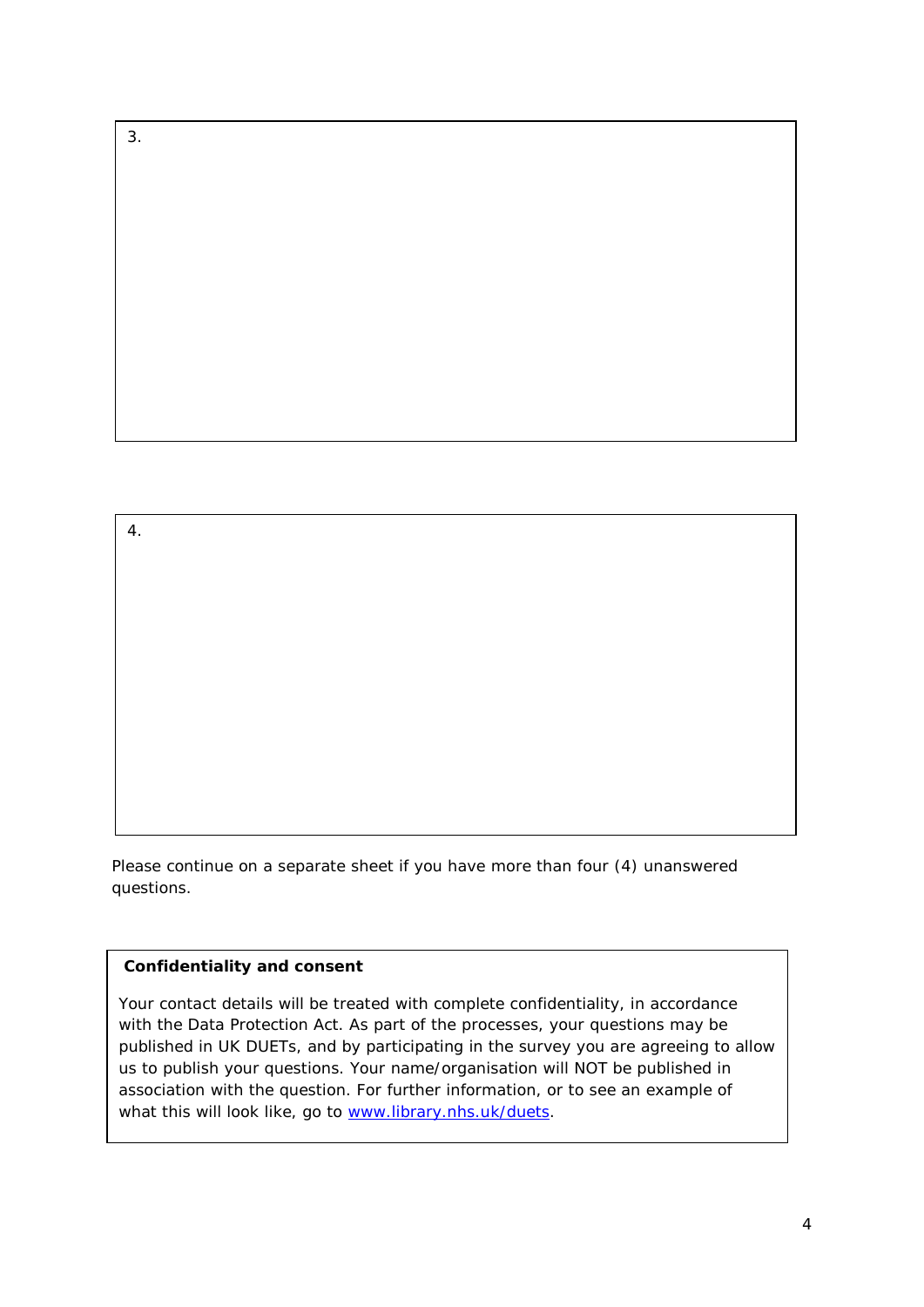#### **SECTION 3 - SOME QUESTIONS ABOUT YOURSELF**

These questions will help us to understand the range of clinical professionals and members of the public who have responded to our survey. However, if you prefer not to answer then, just leave them blank. These details will NOT be published in association with your response or linked in any way to the UK DUET's database.

| a. | Which of these categories best describes you? (Please tick all that apply)                                       |  |  |  |  |
|----|------------------------------------------------------------------------------------------------------------------|--|--|--|--|
|    | I am a person with a tinnitus                                                                                    |  |  |  |  |
|    | I am a partner or relative or carer of someone with a tinnitus                                                   |  |  |  |  |
|    | I am the parent of a child aged under 16 who has a tinnitus                                                      |  |  |  |  |
|    | I am a healthcare professional                                                                                   |  |  |  |  |
|    | I am part of an organisation representing people with tinnitus -                                                 |  |  |  |  |
|    | Other (please specify)______                                                                                     |  |  |  |  |
| b. | Gender<br>: Are you                                                                                              |  |  |  |  |
|    | Female<br>Male                                                                                                   |  |  |  |  |
| С. | : What is your age? ____ years.<br>Age                                                                           |  |  |  |  |
| d. | Ethnic group: Are you (or the person with a tinnitus)                                                            |  |  |  |  |
|    | White<br><b>Black</b>                                                                                            |  |  |  |  |
|    | Asian<br>Mixed race                                                                                              |  |  |  |  |
|    | Chinese or other ethnic group                                                                                    |  |  |  |  |
| е. | You only need to answer this question if you are answering as a healthcare<br>professional (Please tick ONE box) |  |  |  |  |
|    | Which is your primary profession?                                                                                |  |  |  |  |
|    | Audiologist<br><b>Hearing Therapist</b>                                                                          |  |  |  |  |
|    | Psychologist<br><b>ENT Surgeon</b>                                                                               |  |  |  |  |
|    | GP<br>Speech and Language Therapist                                                                              |  |  |  |  |
|    | Other (please specify)                                                                                           |  |  |  |  |